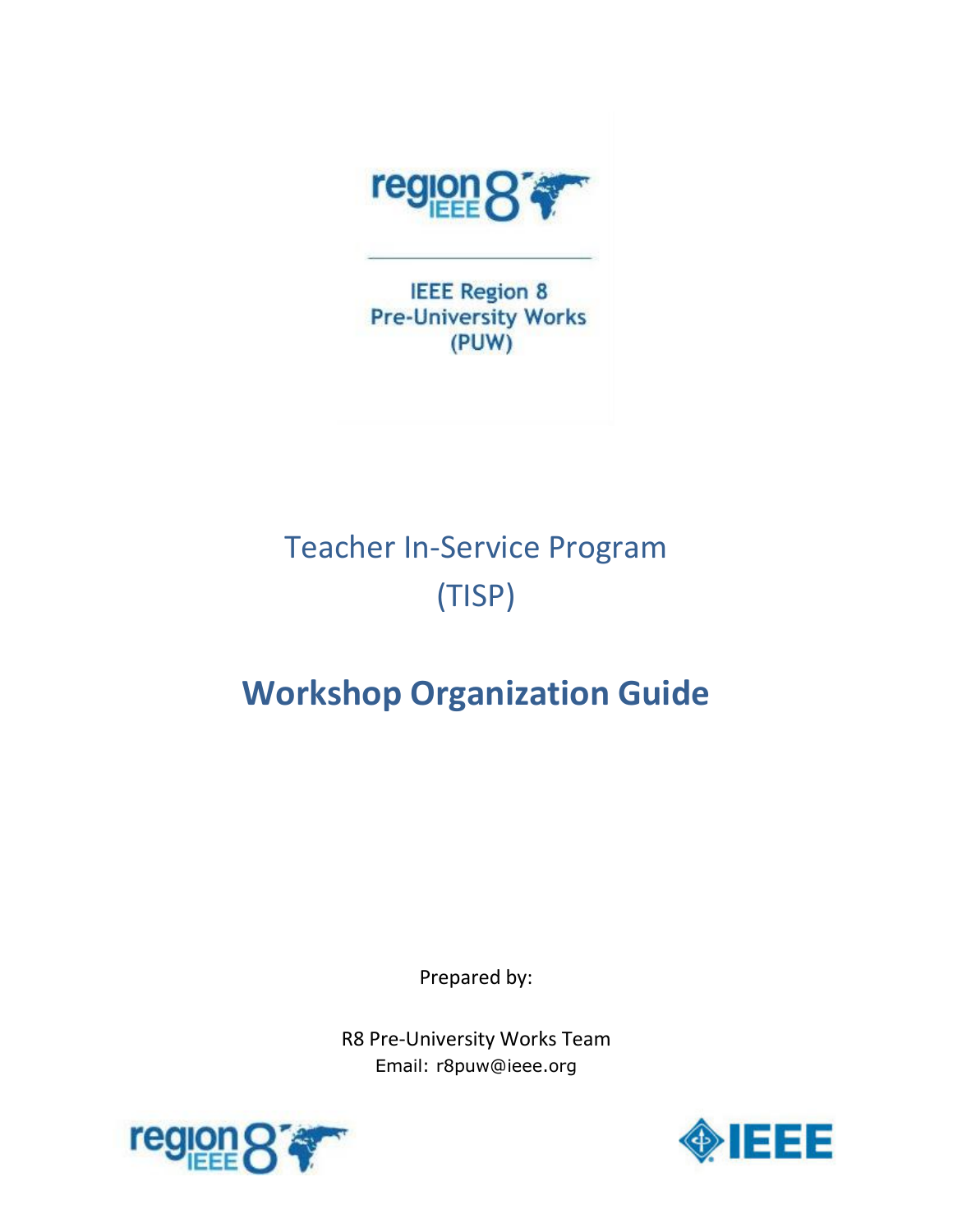# **Contents**

| $\mathbf 1$ . |        |  |
|---------------|--------|--|
| 2.            |        |  |
| 3.            |        |  |
|               | 3.1.   |  |
|               | 3.1.1. |  |
|               | 3.1.2. |  |
|               | 3.1.3. |  |
|               | 3.1.4. |  |
|               | 3.1.5. |  |
|               | 3.1.6. |  |
|               | 3.2.   |  |
|               | 3.2.1. |  |
|               | 3.2.2. |  |
|               | 3.2.3. |  |
|               | 3.3.   |  |
|               | 3.3.1. |  |
|               | 3.3.2. |  |
|               | 3.3.3. |  |
| 4.            |        |  |
|               | 4.1.   |  |
|               | 4.2.   |  |
|               | 4.3.   |  |
| 5.            |        |  |
| 6.            |        |  |
| 7.            |        |  |
|               |        |  |
|               |        |  |
|               |        |  |



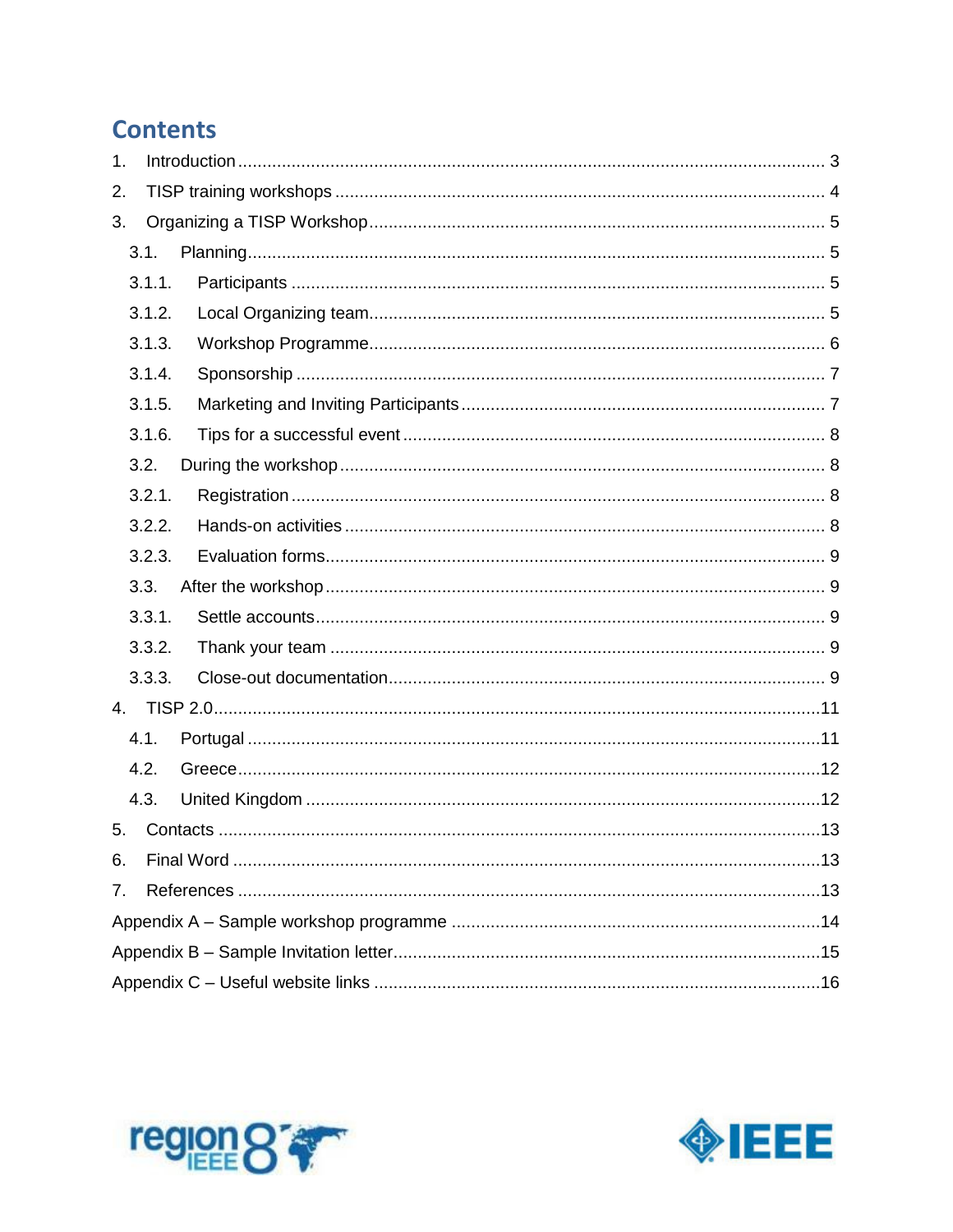### <span id="page-2-0"></span>**1. Introduction**

The Teacher In-Service Program (TISP) is a professional development workshop aimed at preuniversity educators to bring exciting hands-on engineering lessons to their classroom. The goals of this program are to

- empower section volunteers to collaborate with their local pre-university community;
- promote applied inquiry-based learning;
- enhance the level of technical literacy of pre-university educators;
- encourage pre-university students to pursue technical careers, including engineering;
- increase the general level of technical literacy of pre-university students throughout their educational careers.

The workshop comprises of lesson plans which demonstrate the application of engineering, science and mathematics concepts using cheap and easily available materials.

The workshop is delivered by trained IEEE volunteers known as 'TISP champions'.

Since 2001, over 130 in-service presentations have been developed and presented by IEEE volunteers. Approximately 3,200 pre-university educators have participated in an in-service program, impacting almost 350,000 students worldwide.



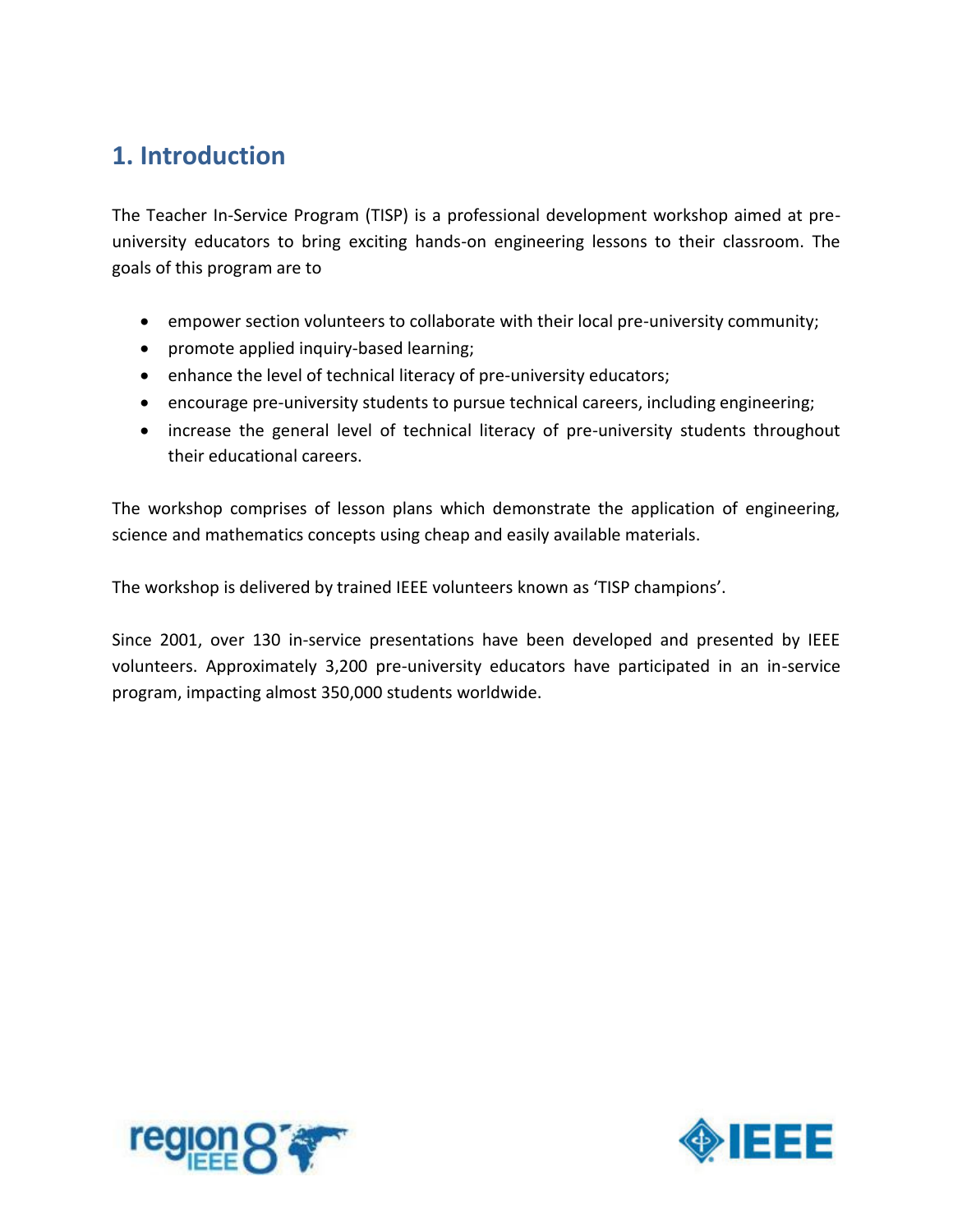# <span id="page-3-0"></span>**2. TISP training workshops**

TISP training workshops are organized by IEEE to train local volunteers to conduct TISP workshops with local pre-university educators.

During this workshop, IEEE volunteers:

- learn tips and strategies on how to connect with their local educators;
- participate in hands-on activities;
- hear from key local educators;
- receive resources to help them conduct teacher in-service presentations.

The duration of these workshops depend on the time constraints of the local organizers but the recommended duration is 1.5 days. A shorter, stripped down version of this workshop may also be organized if the training workshop is part of another event but we strongly recommend the longer duration version to ensure complete training of the volunteers. For the shorter version, we recommend a minimum duration of 3 hours focusing on the lesson plans.

By being part of a training workshop and organizing local TISP workshops, IEEE volunteers become champions of technological literacy and help promote the field of engineering/science to the coming generations. These volunteers help in

- increasing the level of technological literacy in local school districts;
- contributing to the establishment of pre-engineering programs;
- facilitating enhancements in school science and technology curricula;
- developing collaborative relationships with educators;
- exposing more female and minority students to technology-related professions.



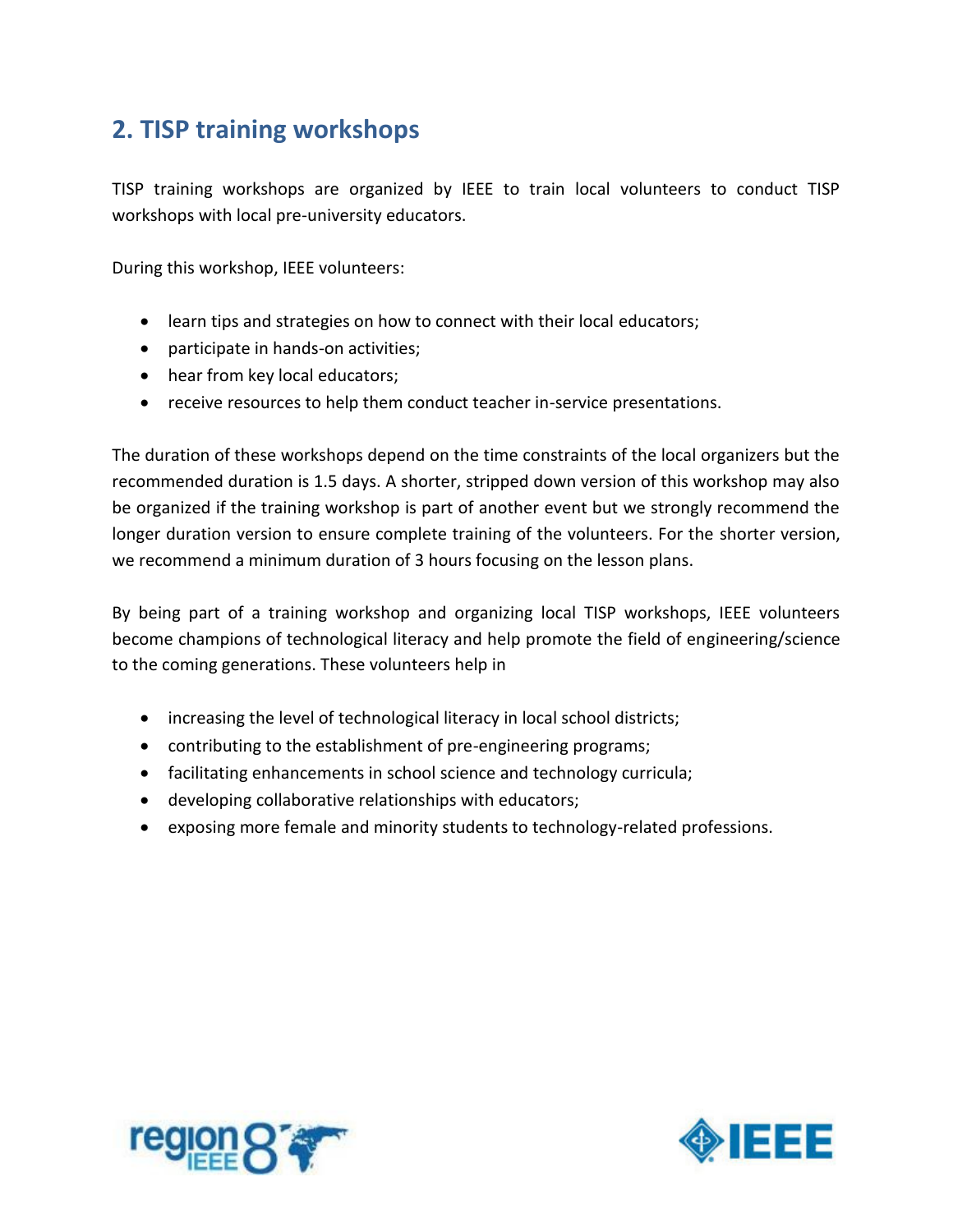# <span id="page-4-0"></span>**3. Organizing a TISP Workshop**

The workshop, like any other event, requires planning and organization to make it a success. The fact that local IEEE volunteers organize this workshop makes it easier to involve the local section and other entities for their support and guidance. Besides the local section, Pre-University volunteers at the Region level and IEEE staff may also be approached for guidance. Relevant contact details can be found in the 'contacts' section of this booklet.

#### <span id="page-4-1"></span>**3.1. Planning**

Planning of any events requires careful consideration about the operational, logistical, financial and marketing aspects to ensure success. We have listed the considerations out in detail in the sub-sections below.

#### <span id="page-4-2"></span>**3.1.1. Participants**

Participants are the key aspect of any events and thus, the first order of business should be to identify the target audience. This helps to streamline the efforts and give an indication on which parties need to be involved to get the right audience. In this case, our participants will be pre-university educators but we still need to consider a few more things

- The targeted educators are primary school teachers, high school teachers, or both? This helps in selecting age appropriate lesson plans.
- Are local school district officials going to be invited?
- What is the maximum number of participants allowed for the workshop?
- Are there any similar local Government or Non-Government initiatives? Support from existing initiatives can increase the outreach of the program and may lead to a larger audience encompassing teachers, education inspectors, initiative officials, etc.

Answers to these questions give a clear picture of number and types of participants which are going to invited to the event and lead us to consider appropriate logistics.

### <span id="page-4-3"></span>**3.1.2. Local Organizing team**

A successful event is never a one man show and requires a team effort. Local section volunteers can be recruited in to the team through



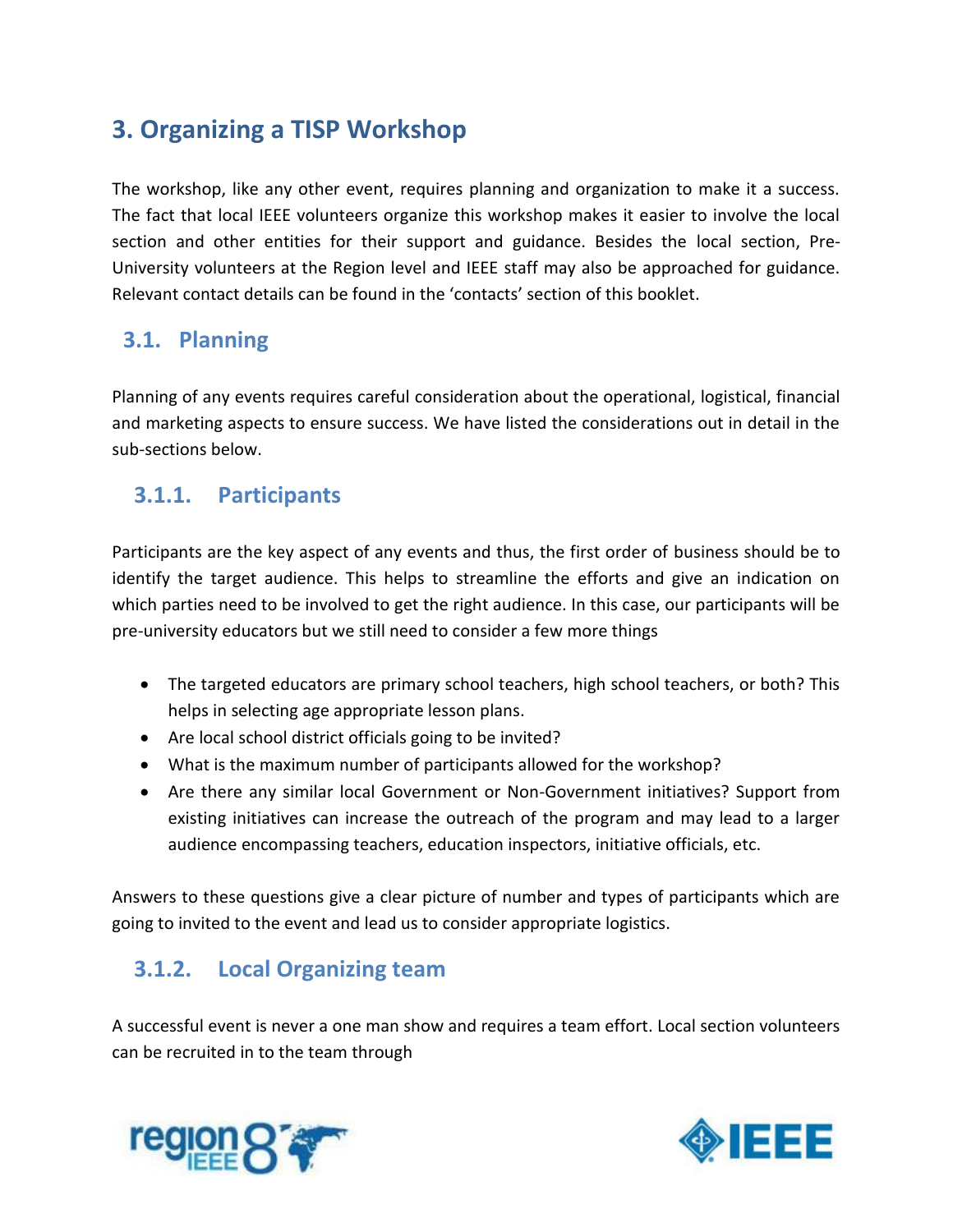- section and student branch newsletters;
- announcements at section and student branch meetings;
- inviting GOLD, Life and/or Executive Committee members to participate;
- report at Executive Committee meeting;
- informal contact with members:
- taking/ showing photos from previous in-services.

The Section Educational Activities Coordinator can play a vital role in helping you get the right volunteers for the events.

Once the team is recruited, divide tasks among them. The most important thing to remember over here is to never micro-manage. Give them the freedom to complete their tasks independently but do give them guidance and keep an eye to ensure quality. Your team members are volunteers like you and are taking time out of their schedule to help you with the event therefore, remember to appreciate their work, divide the tasks equally and never overburden anyone.

#### <span id="page-5-0"></span>**3.1.3. Workshop Programme**

While the team is being formed, the workshop timeline should be written down. This timeline includes the dates when you start contacting sponsors, send out invitations to local school districts, finalize the venue, and the date of your event.

The workshop should be held over the weekend to allow maximum participation from working professionals. Typically, a 1.5 day workshop starting on Saturday morning (or the first day of the weekend in your country) and should end in the afternoon of the next day. A sample workshop programme can be found in Appendix A. The programme should consist of an introduction of TISP, hands-on activities and talks from key local educators and IEEE members.

At this stage, you also have to tentatively layout the logistical map of the event which includes

- Venue
- Catering
- Transport (if required)
- Accommodation (if required)
- Workshop requirements (stationary, projector, laptops, etc.)
- Lesson requirements (based on the lesson plan)



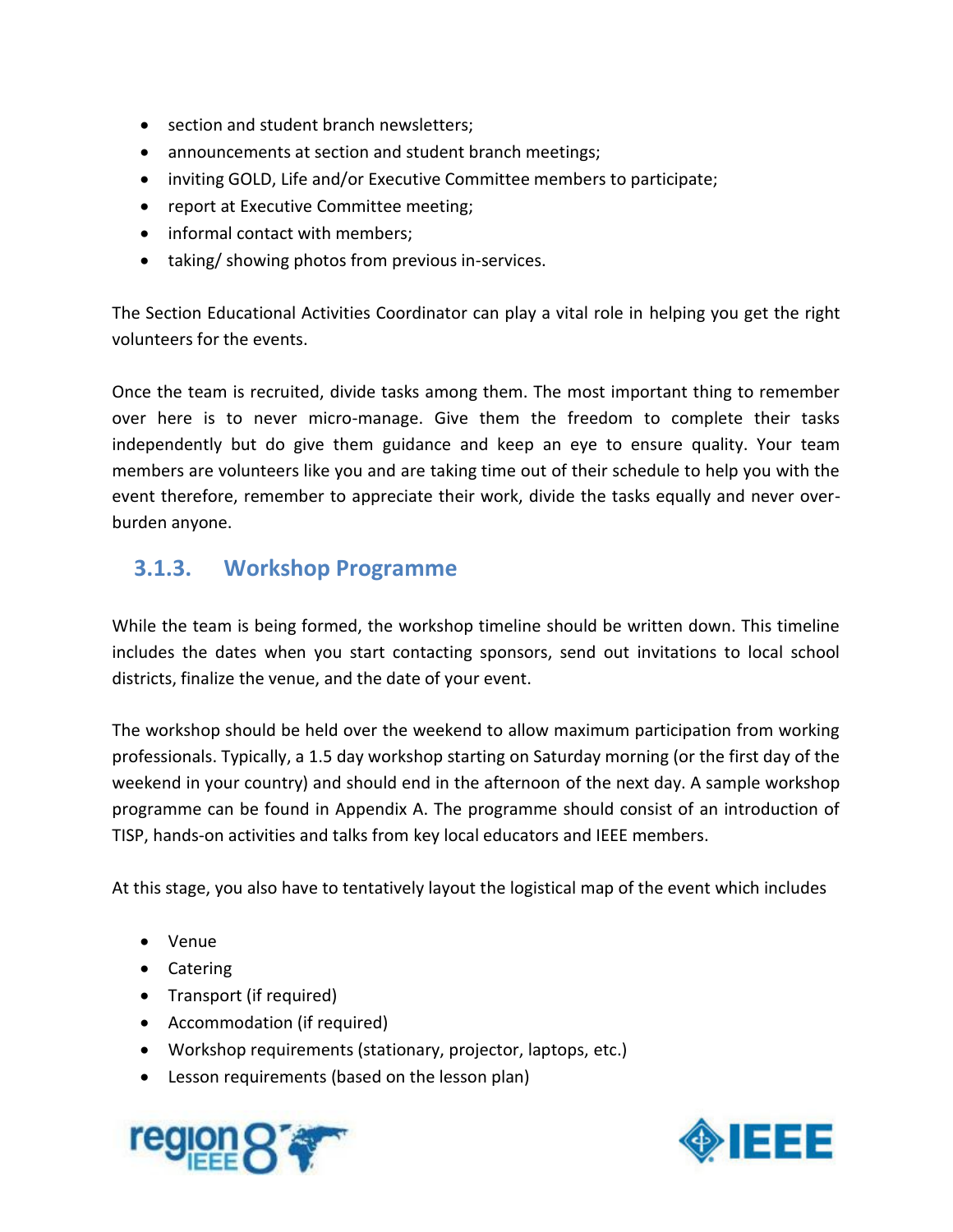Selecting lesson plans is also an important aspect. You may either select the lesson from [http://www.tryengineering.org,](http://www.tryengineering.org/) [http://www.trycomputing.org](http://www.trycomputing.org/) or create your own. TryEngineering.org lessons are available in 9 languages which include English, Russian, Chinese, Arabic, Spanish, French, German, Japanese, and Portuguese. If you are creating your own then the lesson should be

- tied to education standards;
- of interest to section members;
- "hands-on" in nature;
- low cost:
- <span id="page-6-0"></span>• Identified by school staff as needed.

#### **3.1.4. Sponsorship**

Raising funds is sometimes the hardest part of the event and therefore needs an organized approach. There are several entities to approach for funds when organizing a TISP workshop

- Local Section
- Universities (some universities have programs which are similar to TISP)
- Industry
- Local Government or Non-Government entities

Be professional while approaching these entities. IEEE has provided a number of templates for letterheads, business cards, and presentations. Use these to increase their confidence in you and your team. The use of an IEEE alias as your email address may also be beneficial. You may find these templates here: <http://www.ieee.org/about/toolkit/tools/index.html>

### <span id="page-6-1"></span>**3.1.5. Marketing and Inviting Participants**

To invite teachers, depending on the country and the type of school (public or private); you have to go through the local school district or a school official. To initiate contact, you may try the following ways

- Use member contacts within your local school district.
- At the district level, initial contacts may include science/math/or technology supervisor, curriculum development supervisor, or professional development supervisor.



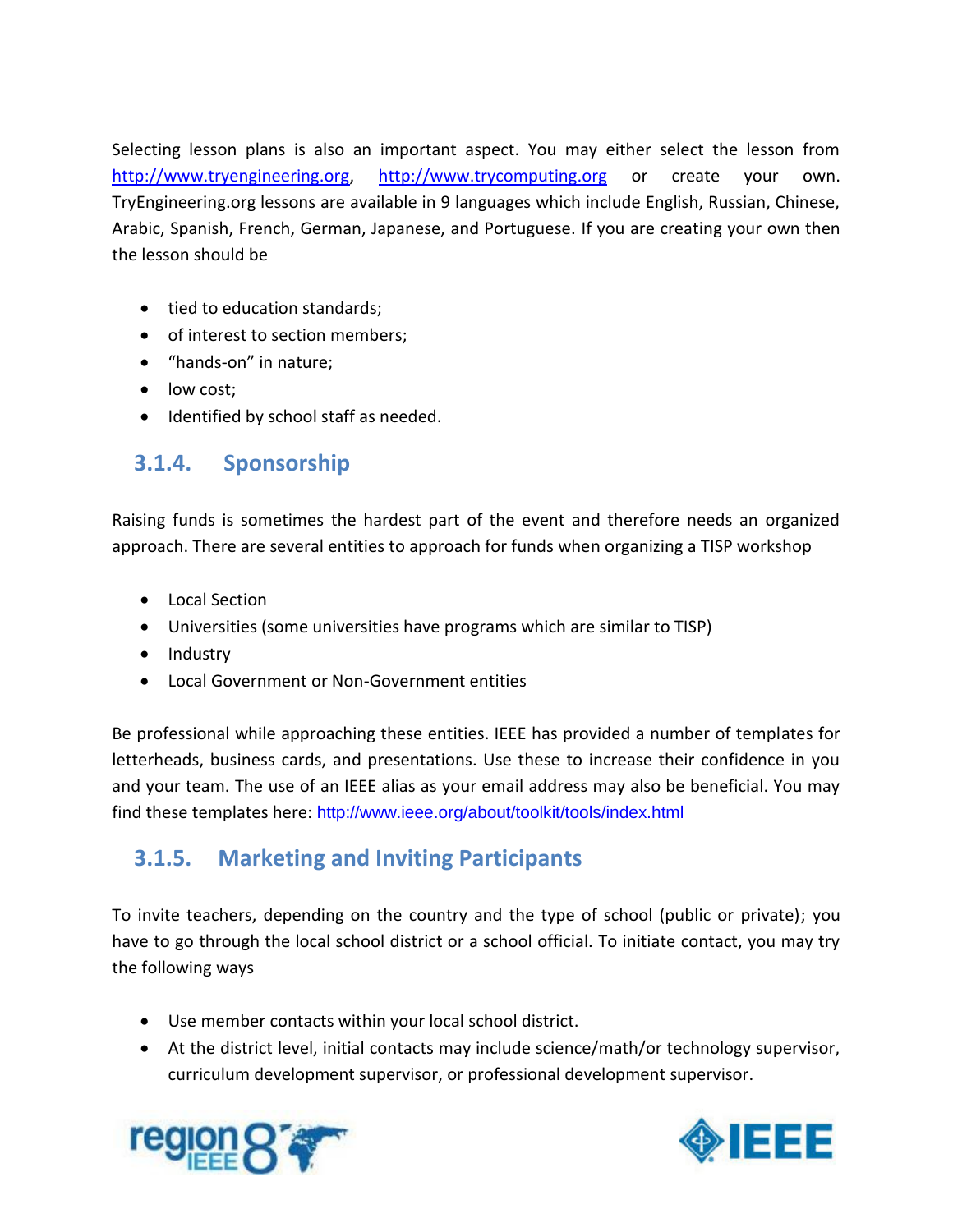At the school level, initial contacts may include school principal, assistant principal, science/math/technology department head, lead teacher or curriculum developer in science/math/technology.

A sample invitation letter has been provided in the appendix for your convenience.

To advertise the event, we suggest you use templates provided by IEEE to make brochures. You may also use IEEE's hosting service and a web template provided by IEEE to make a website for the workshop. The templates can be found at: [http://www.ieee.org/about/toolkit/tools/index.html.](http://www.ieee.org/about/toolkit/tools/index.html)

#### <span id="page-7-0"></span>**3.1.6. Tips for a successful event**

- Reward or appreciate the work of your volunteers.
- Don't rush things. Start planning a few months before the event.
- Take advice from local section volunteers or region volunteers who have organized or attended an In-Service before.
- Divide tasks equally and follow-up to ensure quality control.
- Use IEEE's templates for website, brochures, business cards and letterheads to reduce workload while increasing consistency and the level of professionalism.

#### <span id="page-7-1"></span>**3.2. During the workshop**

#### <span id="page-7-2"></span>**3.2.1. Registration**

On the day of the event, make sure that participant badges and relevant registration information is available at the registration desk to avoid delays. Keep extra stationary, empty participant badges and information booklets on the desk.

The information booklet should contain relevant maps, event information, programme, emergency phone numbers, and Wi-Fi login credentials (if available).

#### <span id="page-7-3"></span>**3.2.2. Hands-on activities**

Hands-on lesson plans can be selected from [www.tryengineering.org](http://www.tryengineering.org/) or designed by yourself based on the information given earlier.

If the lessons are selected from TryEngineering then download and printout the complete information sheets including the questions related to the lesson. Make sure that there are



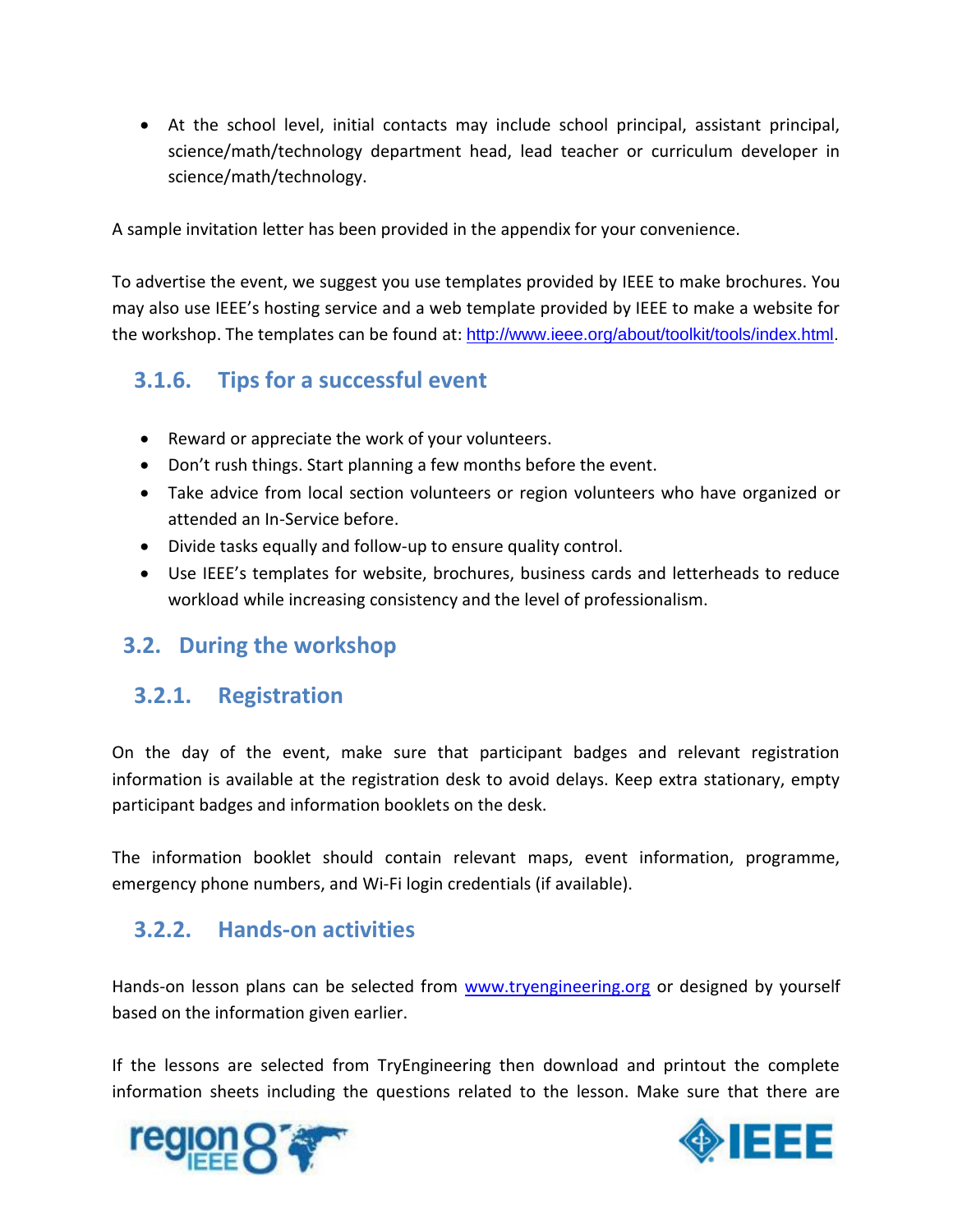plenty of materials present to complete the lesson. Keep some extra just in case. You may also download the presentation accompanying the lesson plan to help out with introduction of the lesson.

#### <span id="page-8-0"></span>**3.2.3. Evaluation forms**

Evaluation form is provided by IEEE to evaluate the impact of the workshop. Download and print the form for all participants to fill at the end of the event. The data collected from this survey will help you ascertain how to organize a better program next time.

The evaluation form can also be found in the appendix of this report.

#### <span id="page-8-1"></span>**3.3. After the workshop**

#### <span id="page-8-2"></span>**3.3.1. Settle accounts**

It's important to settle the pending accounts at the end of the event. Make sure that all creditors are paid and submit copies of the receipts to the sponsors including the Section. You may use IEEE's event expense sheet to help out with the final balance sheet.

#### <span id="page-8-3"></span>**3.3.2. Thank your team**

Don't forget to appreciate the work of your team. They were along with you all the way and simply calling them to the stage and thanking them in front of the participants goes a long way. It boosts their confidence and helps you possibly retain the same team for future events.

<span id="page-8-4"></span>If budget allows, certificates may also be given to them.

#### **3.3.3. Close-out documentation**

It is important to write reports along with some pictures, if required under contract, for sponsors on how they were publicized during the event. You should also write an event summary with loads of pictures and send to the following sources

- R8 News for publication in the following newsletter. Their email address is [r8news@ieee.org](mailto:r8news@ieee.org)
- R8 Pre-University Works committee for publication on the online Pre-University portal. Our email address is r8puw@ieee.org



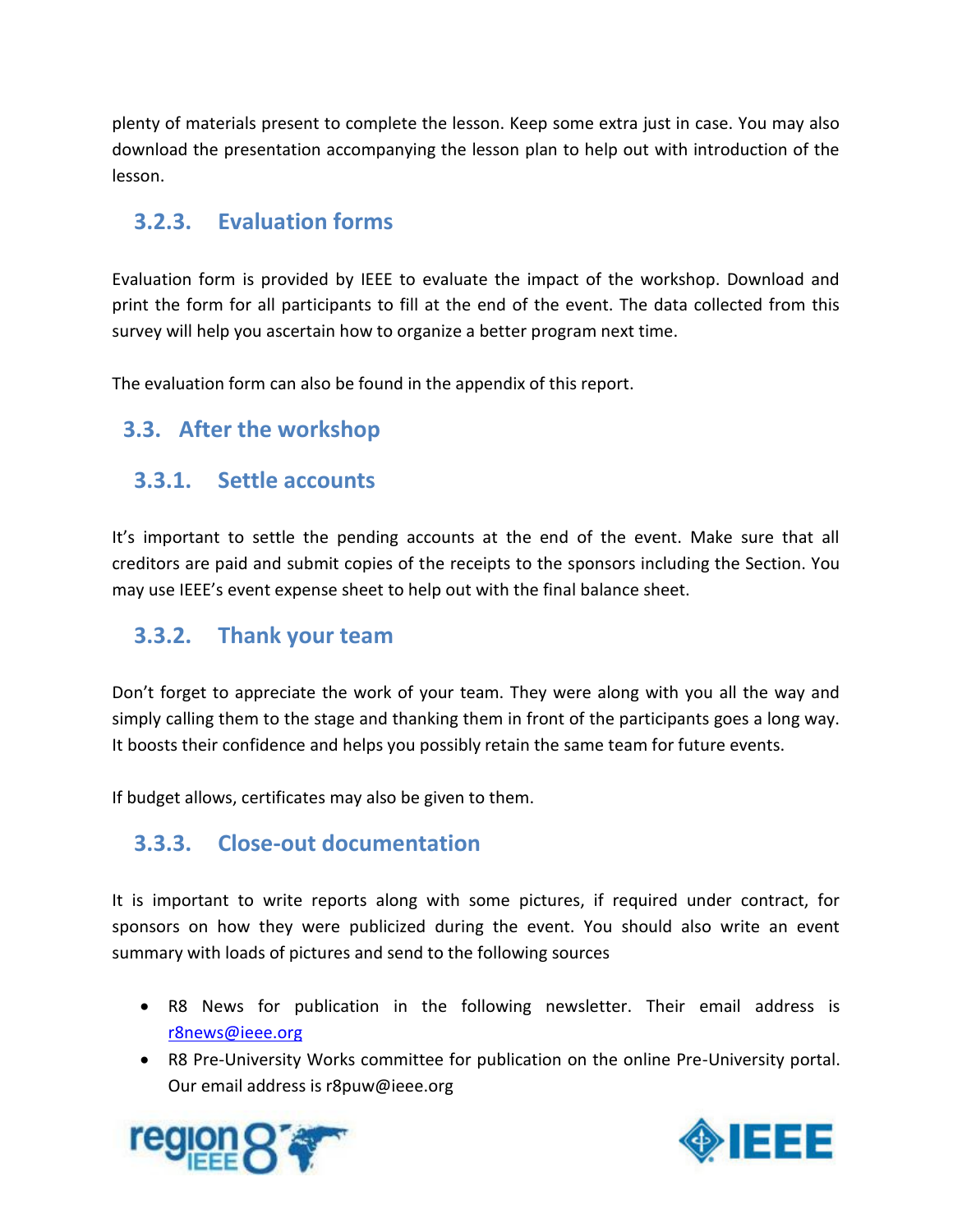Local Section for publication in the section newsletter.



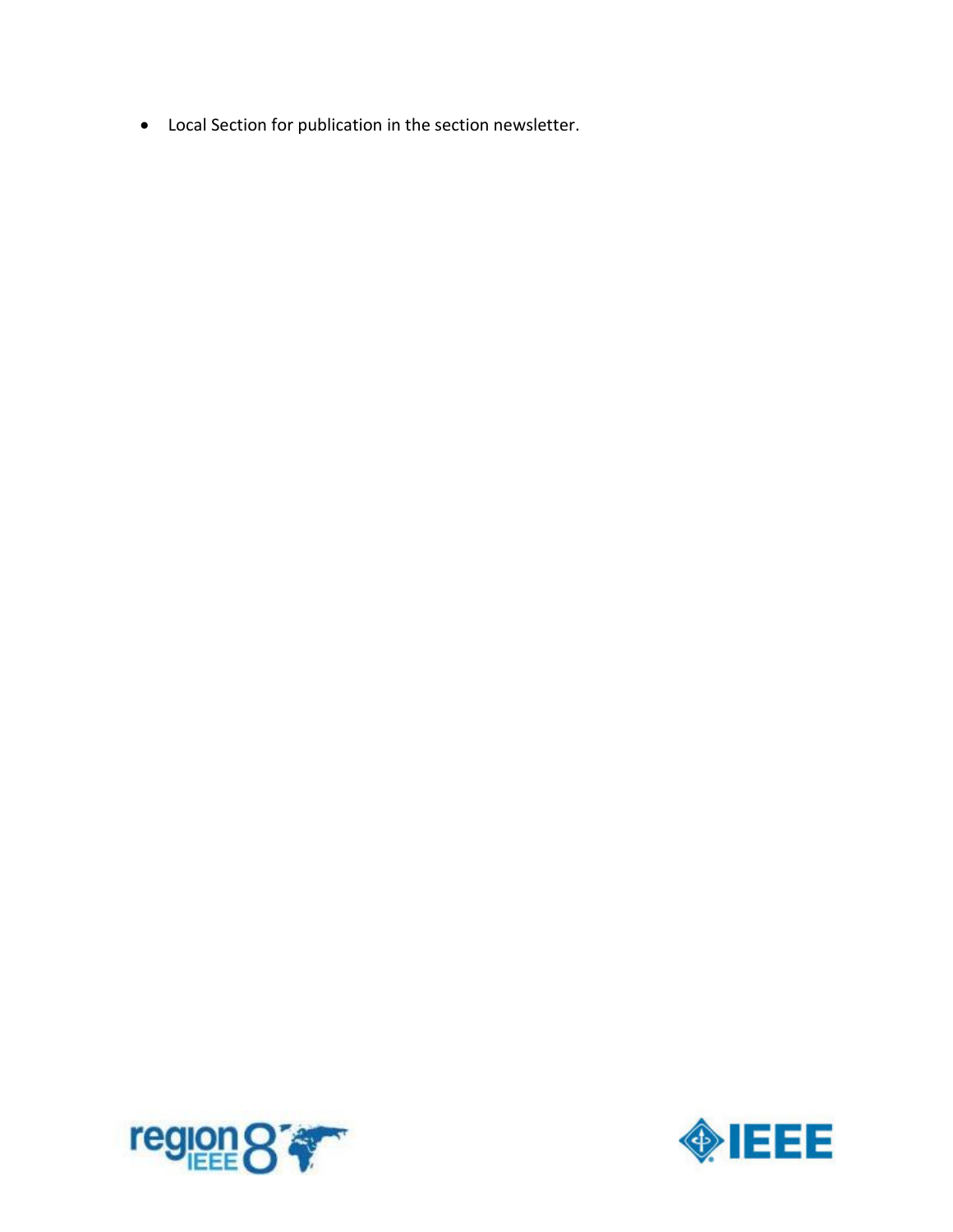### <span id="page-10-0"></span>**4. TISP 2.0**

TISP 2.0 is a Region 8 initiative that has been gaining traction in the region. TISP 2.0 basically a TISP workshop which is given by IEEE GOLD or Student Volunteers directly to school students.

This program provides our student and graduate student members a chance to interact directly with the school students and show them how engineering/science concepts are practically applied. It also gives us a chance to promote EPICS-in-IEEE to schools and increases the pool of potential high school students participating in EPICS-in-IEEE projects.

The program originated in Portugal and after two years of successful workshops it is being advertised by R8 PUW to other sections within the Region.

Organization of a TISP 2.0 workshop involves contacting local schools directly through either your university, student branch councillor or a TISP 2.0 coordinator within the branch. The total cost of the event varies depending on the location but past workshops have been organized with funds ranging from USD 50 to USD 200 including local travels of the TISP presenters and lesson material costs. The venue is usually the schools own classroom or auditorium thereby making it easy for school students to participate.

Some countries have laws which require permissions from a number of relevant bodies to enter school premises. We suggest that TISP 2.0 organizers research the policies and discuss them with their student branch councillor and the local school head to find the most effective way forward. During the workshop, a good practice is to always have school teacher(s) present in the room.

Some test cases have been given below.

#### <span id="page-10-1"></span>**4.1. Portugal**

TISP 2.0 workshops are supported and funded by the Portugal Section. Since 2011, they have conducted 12 workshops in 7 schools in Lisbon, Sintra, Cascais, Aveiro, Carcavelos and Oeiras. 2563 students have been a part of these workshops till now with more workshops planned. The feedback is quite positive from the schools and all of them requested to have these workshops on an annual basis.



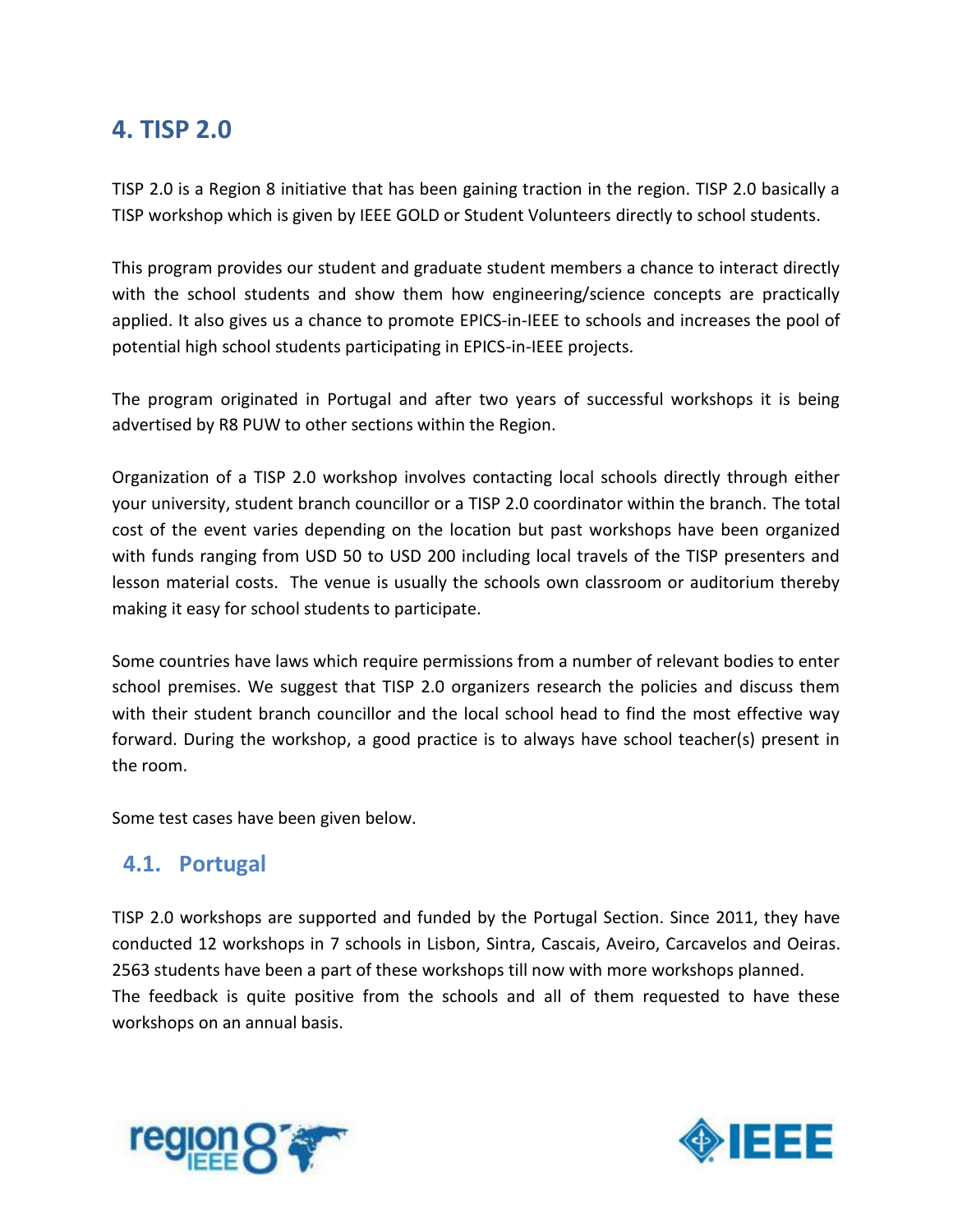#### <span id="page-11-0"></span>**4.2. Greece**

In March 2013, The UCG student branch conducted a workshop at a high school in Lamia, Greece. The workshop was met with enthusiasm by the school officials and students alike. A total of 42 students were present at the workshop where they made a chair lift with everyday use materials.

The workshop was held with support and funding from the UCG Student Branch.

#### <span id="page-11-1"></span>**4.3. United Kingdom**

A TISP 2.0 workshop was organized in Jun 2012 in Slough, UK with participation of 6 schools. The participants included 50 students and 6 teachers. The workshop received positive response with a request to host it annually. At least 3 teachers who were part of the workshop have taken the lesson to their classroom and have made it part of their lesson plan.

The workshop was supported by UK&RI section and funded by the PUW committee.



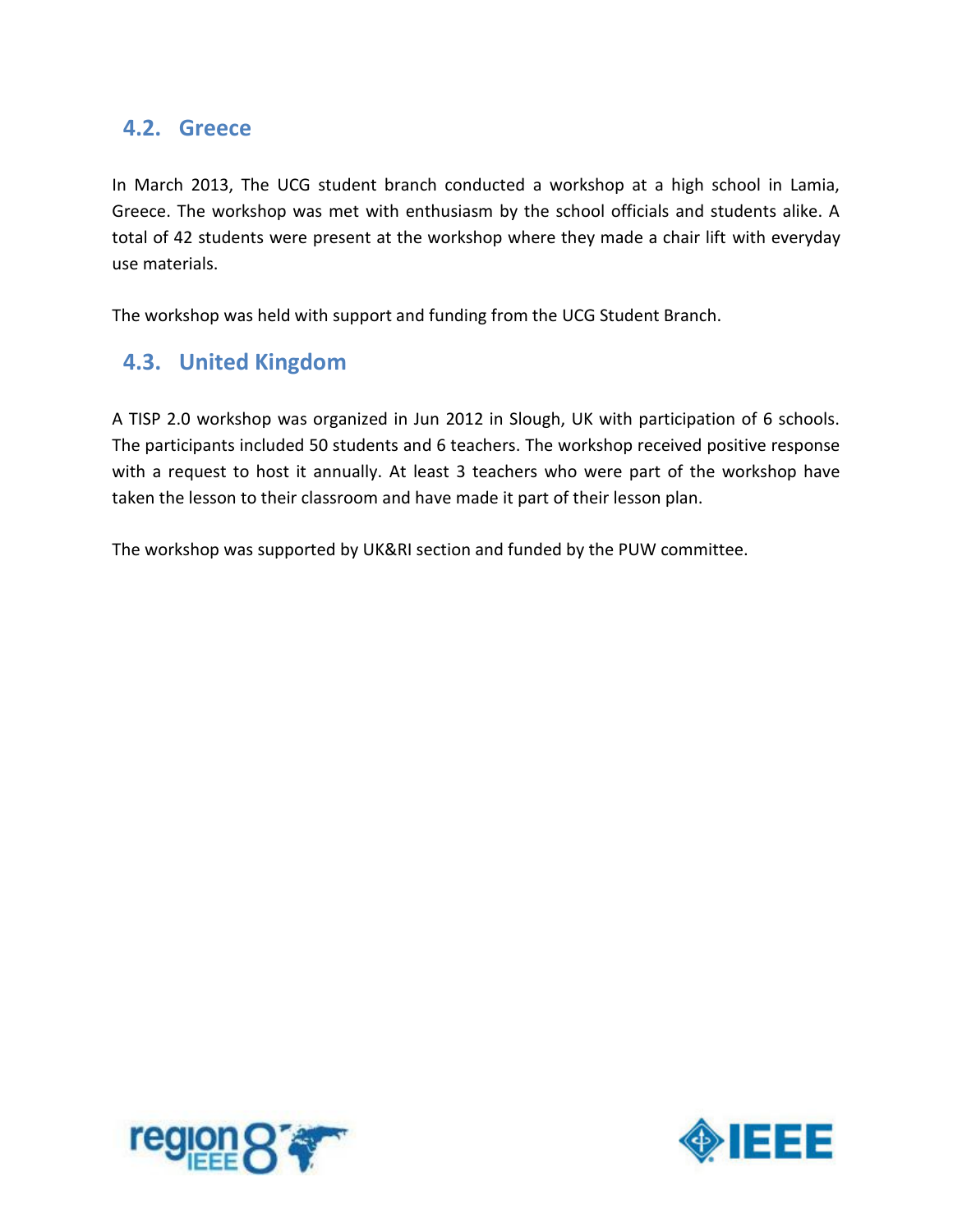# <span id="page-12-0"></span>**5. Contacts**

The IEEE R8 Pre-University Works Committee can be reached at our email address: [r8puw@ieee.org](mailto:r8puw@ieee.org)

or

through our Facebook page: https://www.facebook.com/leeeR8PreUniversity.

To contact IEEE EAB staff members, please email Yvonne Pelham at [y.pelham@ieee.org.](mailto:y.pelham@ieee.org)

### <span id="page-12-1"></span>**6. Final Word**

TISP is an excellent program to inspire the next generation of engineers and scientists by getting more school students interested in the technical fields. The practical way of showing simple science concepts - which may be dry or boring to some students - stimulates the brain of the students and shows them the practical applications of these concepts.

We highly recommend sections and other IEEE entities to organize TISP workshops.

### <span id="page-12-2"></span>**7. References**

1. IEEE Teacher In-Service Program details [Online]. Available: [http://www.ieee.org/education\\_careers/education/preuniversity/tispt/index.html](http://www.ieee.org/education_careers/education/preuniversity/tispt/index.html)



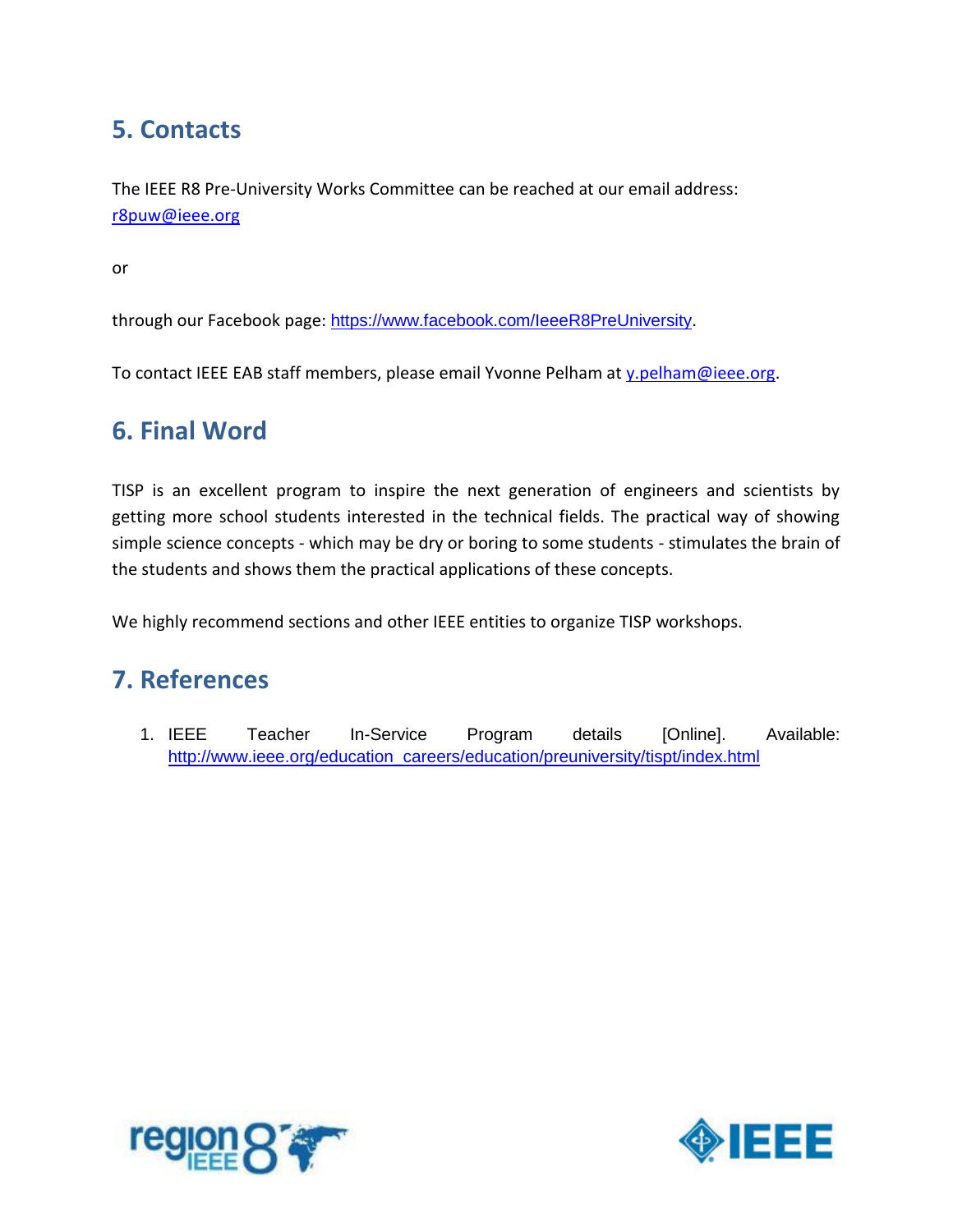# <span id="page-13-0"></span>**Appendix A – Sample workshop programme**

#### **Sample agenda of a one and a half day program**

#### **Day 1**

| Date            |                                                                |
|-----------------|----------------------------------------------------------------|
| 08:00-09:00     | Registration                                                   |
| 09:00-09:15     | Opening by  (IEEE introduction and agenda)                     |
| $09:15 - 12:00$ | Plenary Sessions by IEEE members and Local Education officials |
| $12:00 - 01:00$ | Lunch                                                          |
| 01:00 -02:30    | Lesson Plan 1                                                  |
| $02:30 - 03:00$ | Coffee Break                                                   |
| $03:00 - 04:30$ | Lesson Plan 2                                                  |
| $04:30 - 05:00$ | End of Day 1 remarks and housekeeping                          |

#### **Day 2**

| <b>Date</b>     |                                                      |
|-----------------|------------------------------------------------------|
| 09:00-09:15     | Opening (The day's agenda and any other information) |
| $09:15 - 11:30$ | <b>Breakout or Plenary sessions</b>                  |
| $11:30 - 12:00$ | Closing remarks                                      |
| $12:00 - 01:00$ | Lunch                                                |



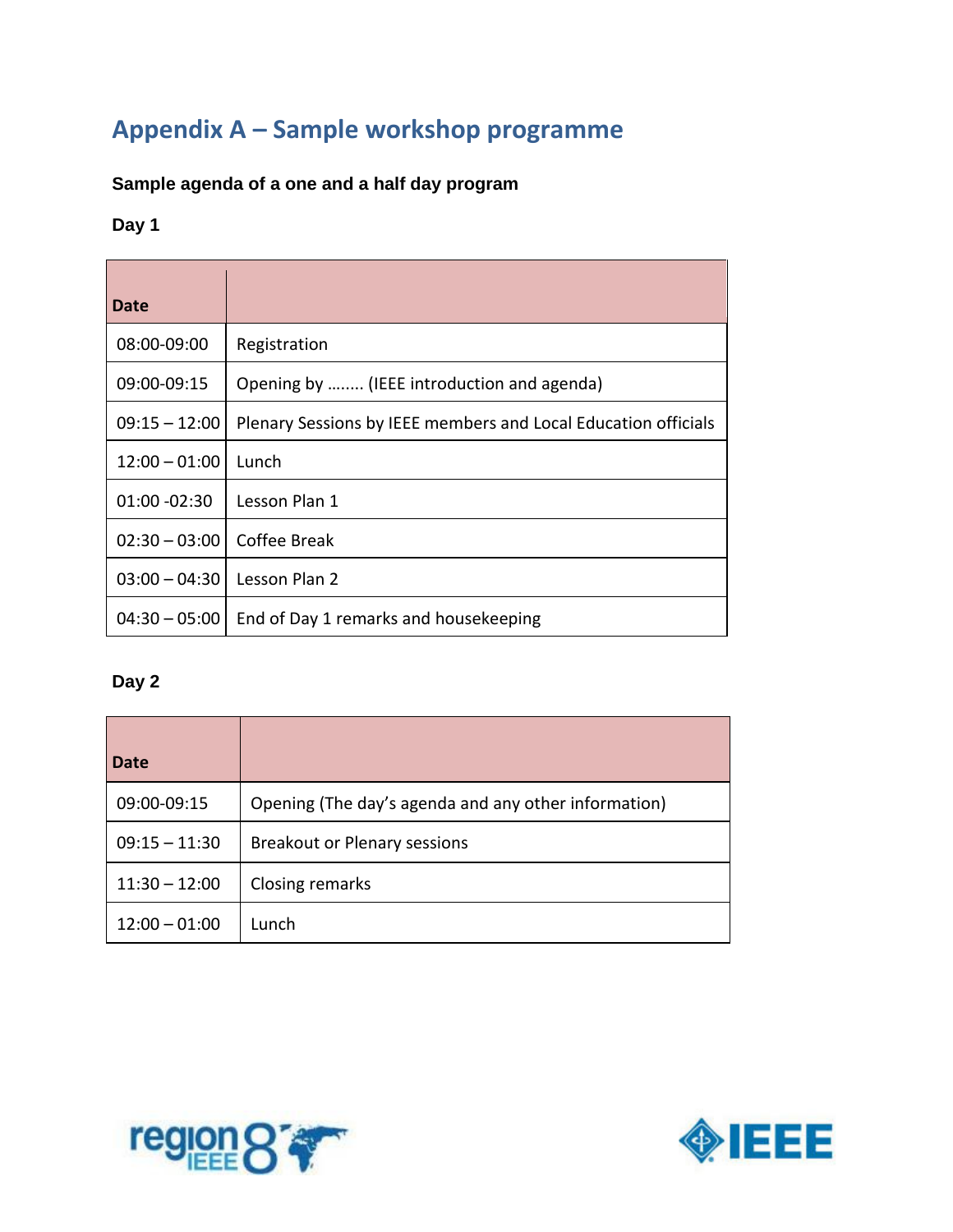# <span id="page-14-0"></span>**Appendix B – Sample Invitation letter**

Dear

#### **Letter of Invitation: Teacher In-Service Program**

With pleasure, I would like to extend an invitation to …........................................... to participate in the IEEE Teacher In-Service Program Training Workshop which will be held in ..........., ….........., from …...to ….. …........... This workshop is a significant first step for ….......... (region) ….......... to establish a program where members of IEEE can assist local pre-university school systems in the professional development of educators and to raise the level of technological literacy of pre-university educators and students. IEEE is the world's largest professional association dedicated to advancing technological innovation and excellence for the benefit of humanity. IEEE and its members inspire a global community through its highly cited publications, conferences, technology standards, and professional and educational activities. One of the goals of the IEEE Envisioned Future is to improve the professional competencies of students and professionals through education. As an example, the Teacher In-Service Program, designed to enhance the teaching of science and math in the classroom, has reached several thousand pre-university educators worldwide. For more information about TISP, visit www.ieee.org/teacherinservice

The training workshop will provide a forum for delegates from ….......... to learn more about the program and empower them to organize efforts in their local communities. Participants will hear presentations on the status of science, technology and mathematics education in the region; learn about the challenges facing educators and opportunities for IEEE to assist; engage in interactive inquiry-based hands-on activities; learn about the importance of aligning activities to curriculum frameworks; and dialogue with panellists on establishing and sustaining partnerships with local pre-university schools and school systems.

The event held at ….......... Hotel …..........will begin on ….......... at ….........., with ….......... hours of presentations followed by a dinner at …........... On ….........., the event will run from ….......... to approximately ….......... with breakfast and lunch provided.

We would be pleased to have one representative from your office to take part in the program and present a speech on one of the topics or participate as a panellist.

I look forward to your positive response and support for the IEEE Teacher In-Service Program.

Kind Regards,



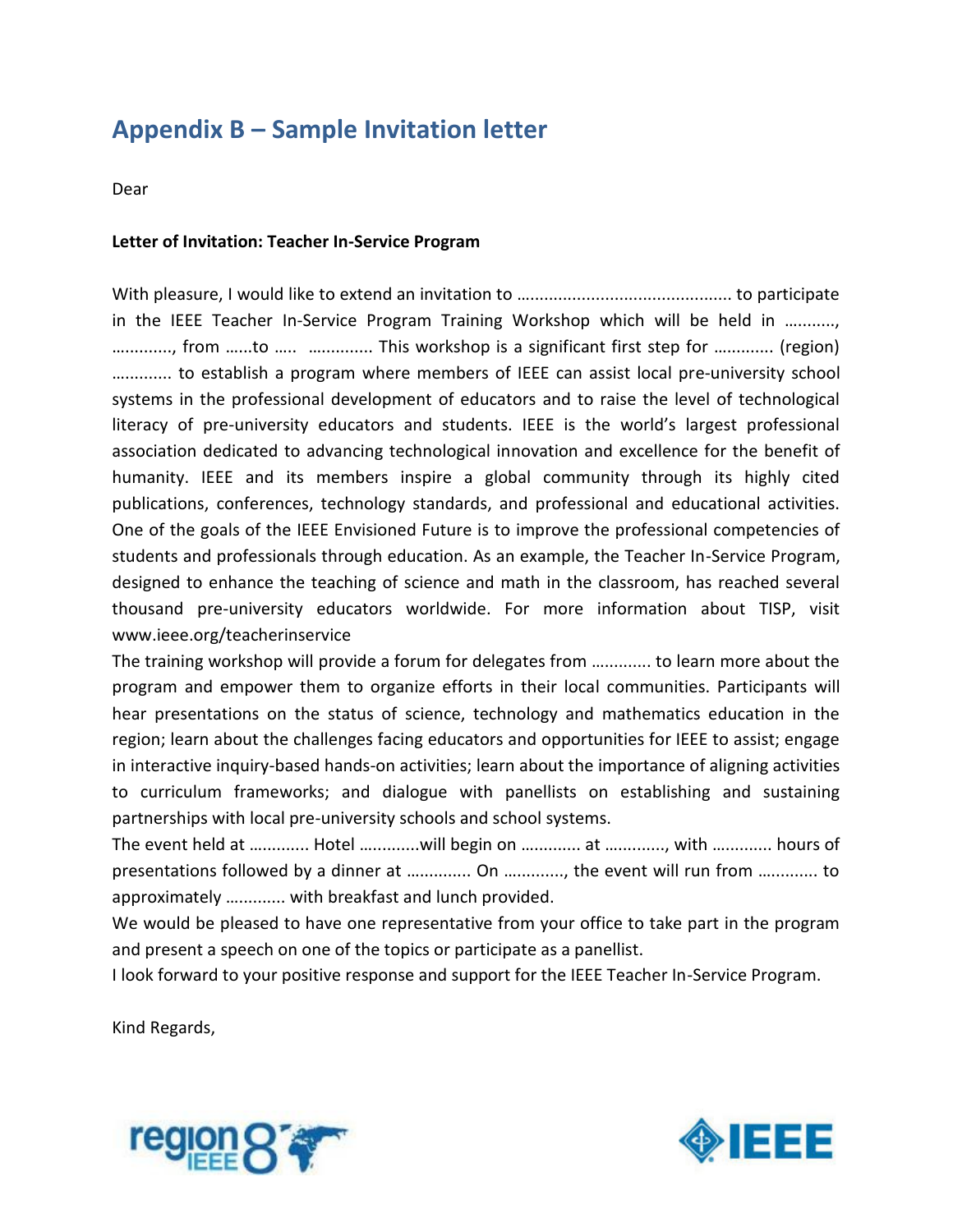# <span id="page-15-0"></span>**Appendix C – Useful website links**

IEEE Education Activities Board (EAB) links

| Pre-university       | http://www.ieee.org/education careers/education/preuniversity/index.h             |
|----------------------|-----------------------------------------------------------------------------------|
| Education            | <u>tml</u>                                                                        |
| Teacher In-Service   | http://www.ieee.org/education careers/education/preuniversity/tispt/in            |
| Programs             | dex.html                                                                          |
| <b>FPICS-in-IFFF</b> | http://www.ieee.org/education careers/education/preuniversity/epics h<br>igh.html |

#### IEEE R8 Pre-University Works (PUW) links

| <b>PUW Portal</b>              | http://www.ieeer8.org/category/technical-activities/educational-<br>activities/pre-university-works/ |
|--------------------------------|------------------------------------------------------------------------------------------------------|
| <b>PUW</b><br>Facebook<br>page | https://www.facebook.com/leeeR8PreUniversity?ref=stream                                              |
| <b>PUW Twitter</b>             | https://twitter.com/IEEE R8 PUW                                                                      |

#### EAB Engineering, Technology and Computing Portals

| TryEngineering | http://www.tryengineering.org/ |
|----------------|--------------------------------|
| TryComputing   | http://www.trycomputing.org/   |
| TryNano        | http://www.trynano.org         |